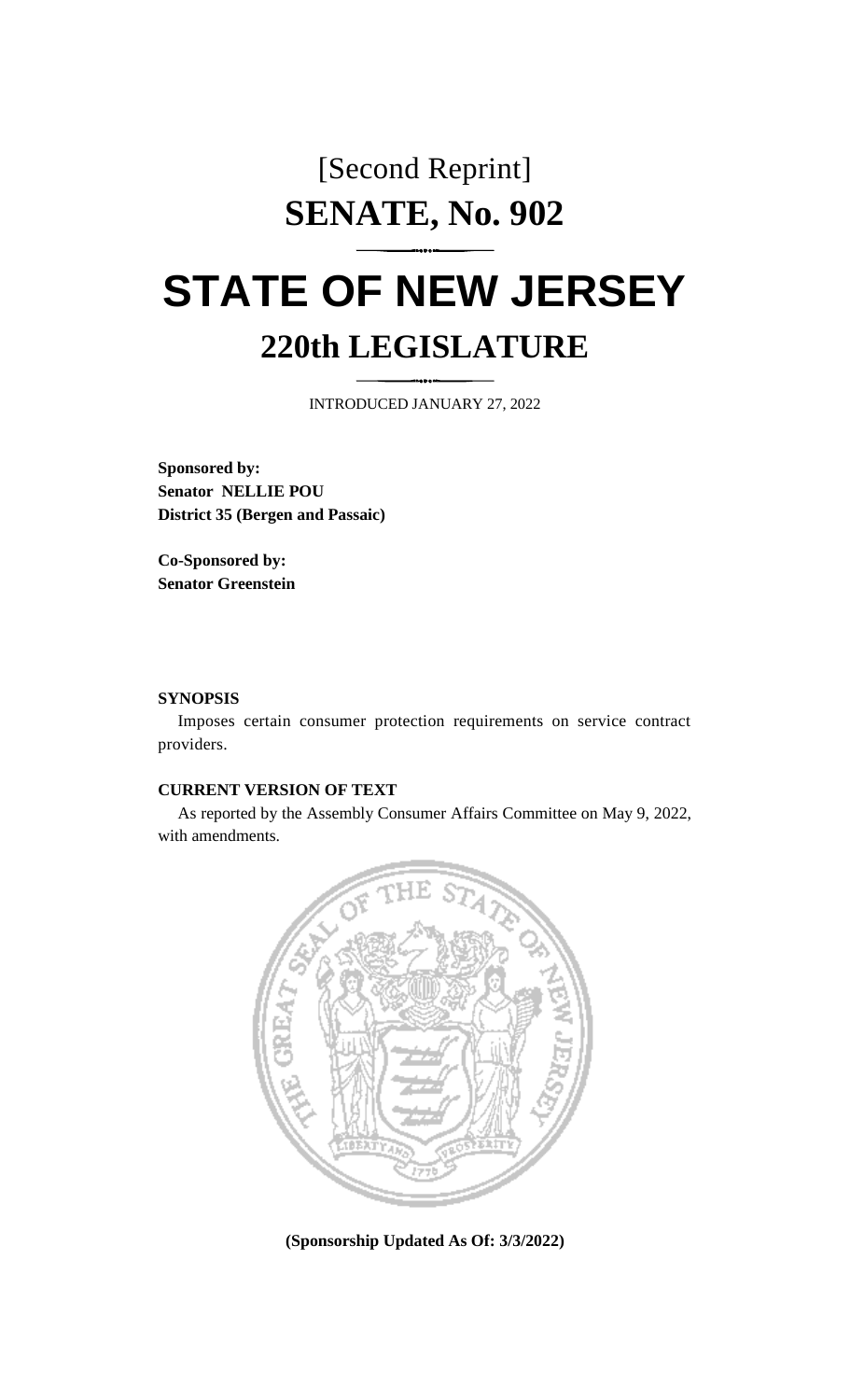**AN ACT** concerning service contracts and amending and supplementing P.L.2013, c.197. **BE IT ENACTED** *by the Senate and General Assembly of the State of New Jersey:* 1. Section 1 of P.L.2013, c.197 (C.56:12-87) is amended to read as follows: 1. As used in this act: "Administrator" means a person who performs the third-party administration of a service contract, pursuant to the provisions of section 5 of **[**this act**]** P.L.2013, c.197 (C.56:12-91), on behalf of a provider. "Consumer" means a natural person who buys other than for purposes of resale any property that is distributed in commerce and that is normally used for personal, family, or household purposes and not for business or research purposes. "Director" means the Director of the Division of Consumer Affairs in the Department of Law and Public Safety. "Division" means the Division of Consumer Affairs in the Department of Law and Public Safety. "Emergency, life safety, or property safety goods" means any goods provided for installation in, as part of, or for addition to, a system designed to prevent, respond to, alert regarding, suppress, control, or extinguish an emergency or the cause of an emergency, or assist evacuation in the event of an emergency, which emergency could threaten life or property. Examples of these systems include fire alarm, fire sprinkler, fire suppression, fire extinguisher, security, gas detection, intrusion detection, access control, video surveillance and recording, mass notification, public address, emergency lighting, patient wandering, infant tagging, and nurse call. "Leased motor vehicle excess wear and use protection" means the repair, replacement, or maintenance of property, or indemnification for repair, replacement, or maintenance, due to excess wear and use, damage for items such as tires, paint cracks or chips, interior stains, rips or scratches, exterior dents or scratches, windshield cracks or chips, missing interior or exterior parts or excess mileage that results in a lease-end charge, or any other charge for damage that is deemed as excess wear and use by a lessor under a motor vehicle lease. "Maintenance agreement" means a contract of limited duration that provides for scheduled maintenance only, and does not include

**EXPLANATION – Matter enclosed in bold-faced brackets [thus] in the above bill is**  repair or replacement of the property subject to the contract.

**not enacted and is intended to be omitted in the law.**

**Matter underlined thus is new matter. Matter enclosed in superscript numerals has been adopted as follows: Senate SCM committee amendments adopted February 10, 2022. Assembly ACO committee amendments adopted May 9, 2022.**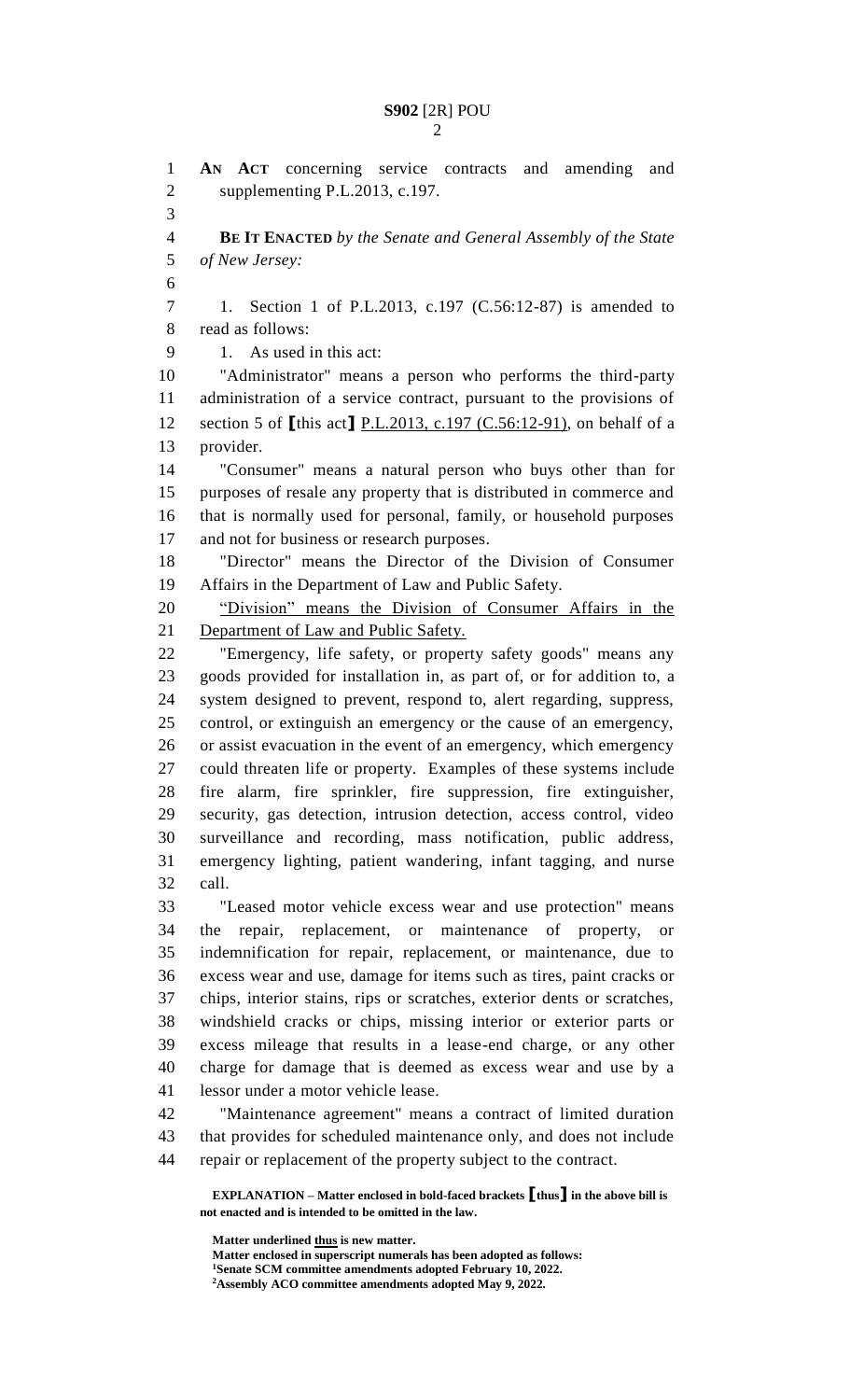"Motor vehicle ancillary protection product" means a contract or agreement between a provider and a consumer for a specific duration, for a provider fee or other separately stated consideration, to perform one or more of the following with respect to a motor vehicle: (1) the repair or replacement of tires or wheels on a motor

 vehicle damaged as a result of coming into contact with road hazards including but not limited to potholes, rocks, wood debris, metal parts, glass, plastic, curbs, or composite scraps;

 (2) the removal of dents, dings, or creases on a motor vehicle that can be repaired using the process of paintless dent removal without affecting the existing paint finish and without replacing vehicle body panels, sanding, bonding, or painting;

 (3) the repair of small motor vehicle windshield chips or cracks which may include replacement of the windshield for chips or cracks that cannot be repaired;

 (4) the replacement of a motor vehicle key or key-fob in the event that the key or key-fob becomes inoperable or is lost or stolen;

(5) leased motor vehicle excess wear and use protection; or

 (6) other services which may be approved by the director, that are consistent with the provisions of P.L.2013, c.197 (C.56:12-87 et seq.).

 "Non-original manufacturer's part" means a replacement part not made for or by the original manufacturer of the property, commonly referred to as an "after market part."

 "Person" means any natural person, company, corporation, association, society, firm, partnership, or other similar legal entity.

 "Premium" means the consideration paid to an insurer for a reimbursement insurance policy, and is subject to any applicable premium tax.

 "Provider" means a person who is contractually obligated to the service contract holder under the terms of the service contract<sup>1</sup> $\mathbf{I}_1$ , 34 and an administrator<sup>1</sup><sup>1</sup>.

 "Provider fee" means the consideration paid by a consumer for a service contract, and is not subject to any premium tax.

 "Public utility" means a public utility as defined in subsection a. of R.S.48:2-13.

 "Reimbursement insurance policy" means a policy of insurance 40 issued to a <sup>1</sup>[provider] <u>regulated entity</u><sup>1</sup> to either provide reimbursement to, or payment on behalf of, the **<sup>1</sup> [**provider**]** 42 regulated entity<sup>1</sup> under the terms of the insured service contracts 43 issued or sold by the  $\text{1}$  **[**provider**]** <u>regulated entity</u><sup>1</sup>, or, in the event 44 of the  $\text{1}$ **[**provider's**]** non-performance  $\text{1}$  of a regulated entity<sup>1</sup>, to 45 provide or pay for, on behalf of the  $\text{1}$  **[**provider] <u>regulated entity</u><sup>1</sup>, all covered contractual obligations incurred by the **<sup>1</sup> [**provider**]** 47 regulated entity<sup>1</sup>.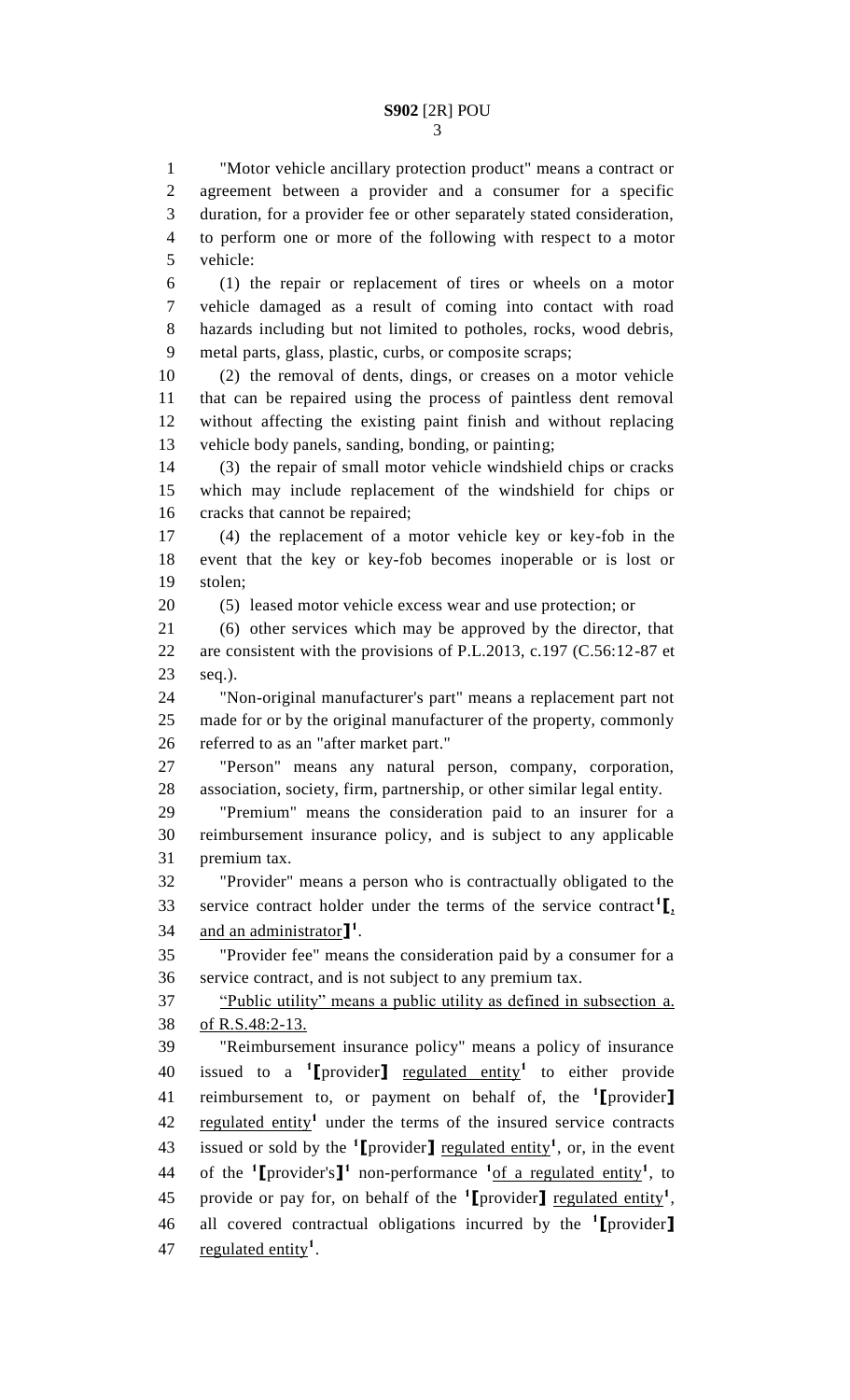<sup>1</sup>"Regulated entity" means a provider or an administrator.<sup>1</sup>

 "Service contract" means a contract or agreement between a provider and a consumer for any duration, for a provider fee or other separately stated consideration, to perform, or to provide indemnification for the performance of, the maintenance, repair, replacement, or service of property for the operational or structural failure of the property due to a defect in materials or workmanship or due to normal wear and tear, and which may include additional provisions for incidental payment of indemnity under limited circumstances. In the case of a motor vehicle, such circumstances may include towing, rental, and emergency road services, and other road hazard protections. A service contract may provide for the maintenance, repair, replacement, or service of the property for damage resulting from power surges or interruption, or accidental damage from handling. A service contract also includes a motor vehicle ancillary protection product. Service contracts may provide for leak or repair coverage to house roofing systems. A "service contract" does not include a contract in writing to maintain structural wiring associated with the delivery of cable, telephone, or other broadband communication services or a contract in writing related to the delivery of satellite television or broadband communication services.

 "Service contract holder" or "contract holder" means a consumer who is the purchaser of a service contract or is entitled to the contractual benefits under the terms of the contract.

 "Warranty" means a warranty made solely by the manufacturer, importer, or seller of property or services without additional consideration, that is incidental to, and not negotiated or separated from, the sale of the property or services, that guarantees indemnity for defective materials, parts, mechanical or electrical breakdown, labor, or workmanship, or provides other remedial measures, including repair or replacement of the property or repetition of services.

- (cf: P.L.2020, c.86, s.1)
- 

**2 [**2. Section 3 of P.L.2013, c.197 (C.56:12-89) is amended to read as follows:

38 3. A provider <sup>1</sup><u>or administrator</u><sup>1</sup> of service contracts issued, 39 offered for sale,  $\binom{1}{0}$  or  $\frac{1}{1}$  sold<sup>1</sup>, or administered<sup>1</sup> in this State, shall not use in its name, products, descriptions of products, advertisements or any other materials the words "insurance," "casualty," "surety," "mutual" or any other word descriptive of the insurance, casualty, or surety business, **[**or**]** and shall not use a name deceptively similar to the name or description of any insurance or surety corporation, or to the name of any other **I** rovider get regulated entity<sup>1</sup> registered pursuant to section 4 of **[**this act, but may use the word "guaranty" or similar word**]**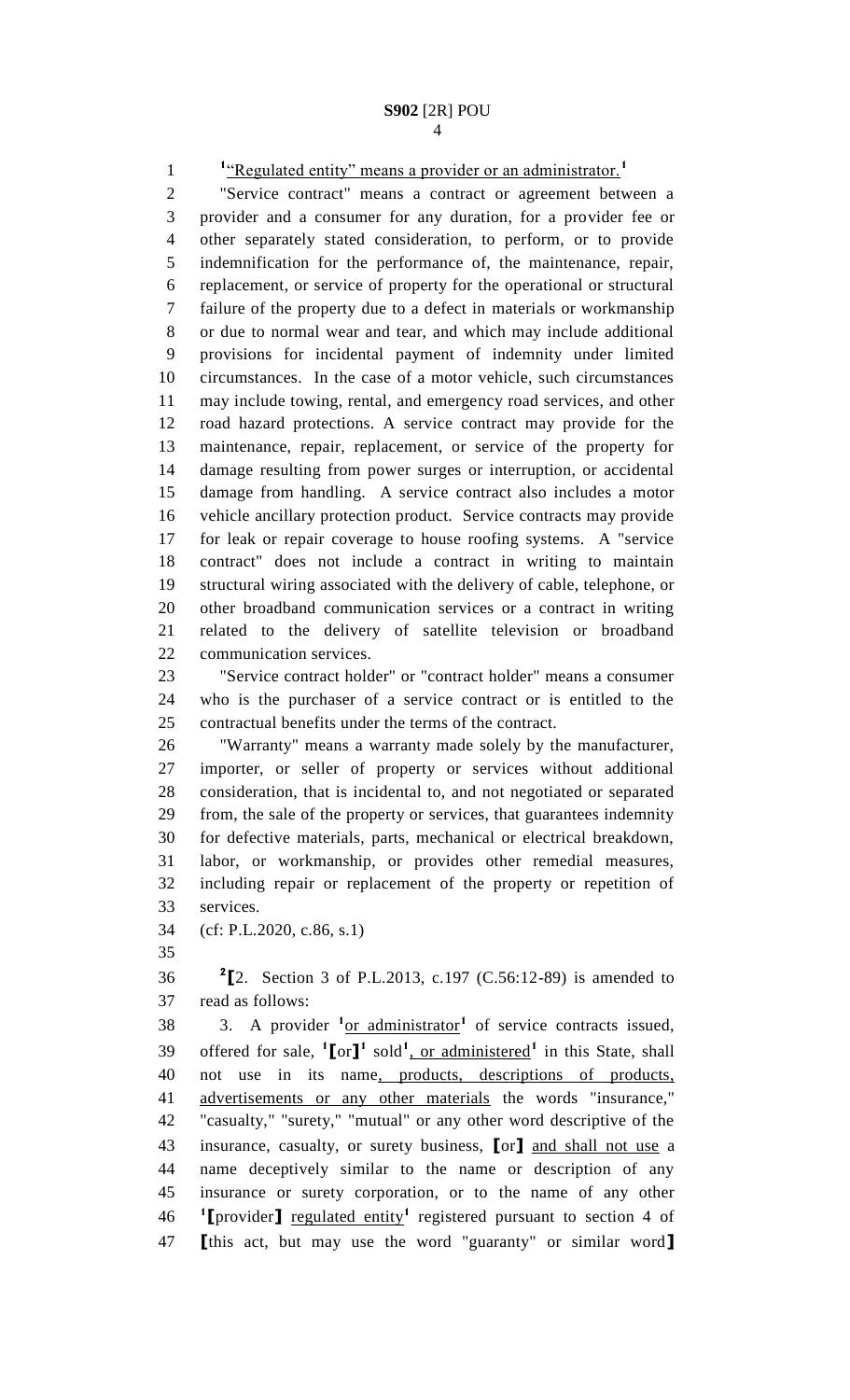P.L.2013, c.197 (C.56:12-90) except that nothing in this section 2 shall prevent a provider <sup>1</sup> or administrator<sup>1</sup> of service contracts 3 issued, offered for sale,  $\text{I}$   $[\text{or}]\text{I}$ <sup>1</sup> sold<sup>1</sup>, or administered<sup>1</sup> in this State, from using the terms to indicate that service contracts do not 5 constitute insurance, guaranties, or warranties. A provider <sup>1</sup> or administrator**<sup>1</sup>** of service contracts issued, offered for sale, **1 [**or**] 1** 7 sold<sup>1</sup>, or administered<sup>1</sup> in this State may use in its name, products, descriptions of products, advertisements or any other materials the words "guaranty" or "warranty," but only if when using that term 10 the provider <sup>1</sup> or administrator<sup>1</sup> clearly and conspicuously discloses 11 that the service contract issued, offered for sale  $\binom{1}{r}$  sold<sup>1</sup>, or 12 administered<sup>1</sup> is not in the nature of a guaranty or warranty as that term is legally defined and commonly understood. Nothing in this section shall prevent the use of the term "extended warranty" to 15 describe a product issued, offered for sale,  $\binom{1}{0}$  or  $\binom{1}{1}$  sold<sup>1</sup>, or administered**<sup>1</sup>** in this State if the product **<sup>1</sup> [**accurately**]** at a minimum substantially**<sup>1</sup>** extends the **<sup>1</sup> [**identical**] 1** coverages of an 18 original <sup>1</sup> [equipment manufacturer]<sup>1</sup> warranty and the provider <sup>1</sup> or 19 administrator<sup>1</sup> accurately sets forth the terms and source of the 20 original **[**equipment manufacturer]<sup>1</sup> warranty upon which the 21 product is based <sup>1</sup>, clearly and conspicuously identifies any 22 deviations from the original warranty<sup>1</sup> and clearly and conspicuously discloses that the product is a service contract 24 offered under P.L.2013, c.197 (C.56:12-87 et al.). (cf: P.L.2013, c.197, s.3)**] 2 2** 2. Section 3 of P.L.2013, c.197 (C.56:12-89) is amended to read as follows: 3. A **[**provider of**]** regulated entity that provides or administers service contracts **[**issued, offered for sale, or sold**]** in this State, shall not use in its name, products, descriptions of products, advertisements, or any other materials the words "insurance," "casualty," "surety," "mutual" or any other word descriptive of the insurance, casualty, or surety business, **[**or**]** and shall not use a name deceptively similar to the name or description of any insurance or surety corporation, or to the name of any other **[**provider**]** regulated entity registered pursuant to section 4 of **[**this act, but may use the word "guaranty" or similar word**]** P.L.2013, c.197 (C.56:12-90) except that nothing in this section shall prevent a regulated entity that provides or administers service contracts in 41 this State, from using the terms to indicate that service contracts do not constitute insurance, guaranties, warranties or extended warranties. A regulated entity that provides or administers service 44 contracts in this State may use in its name, products, descriptions of products, advertisements or any other materials the words "guaranty" or "warranty," but only if when using that term the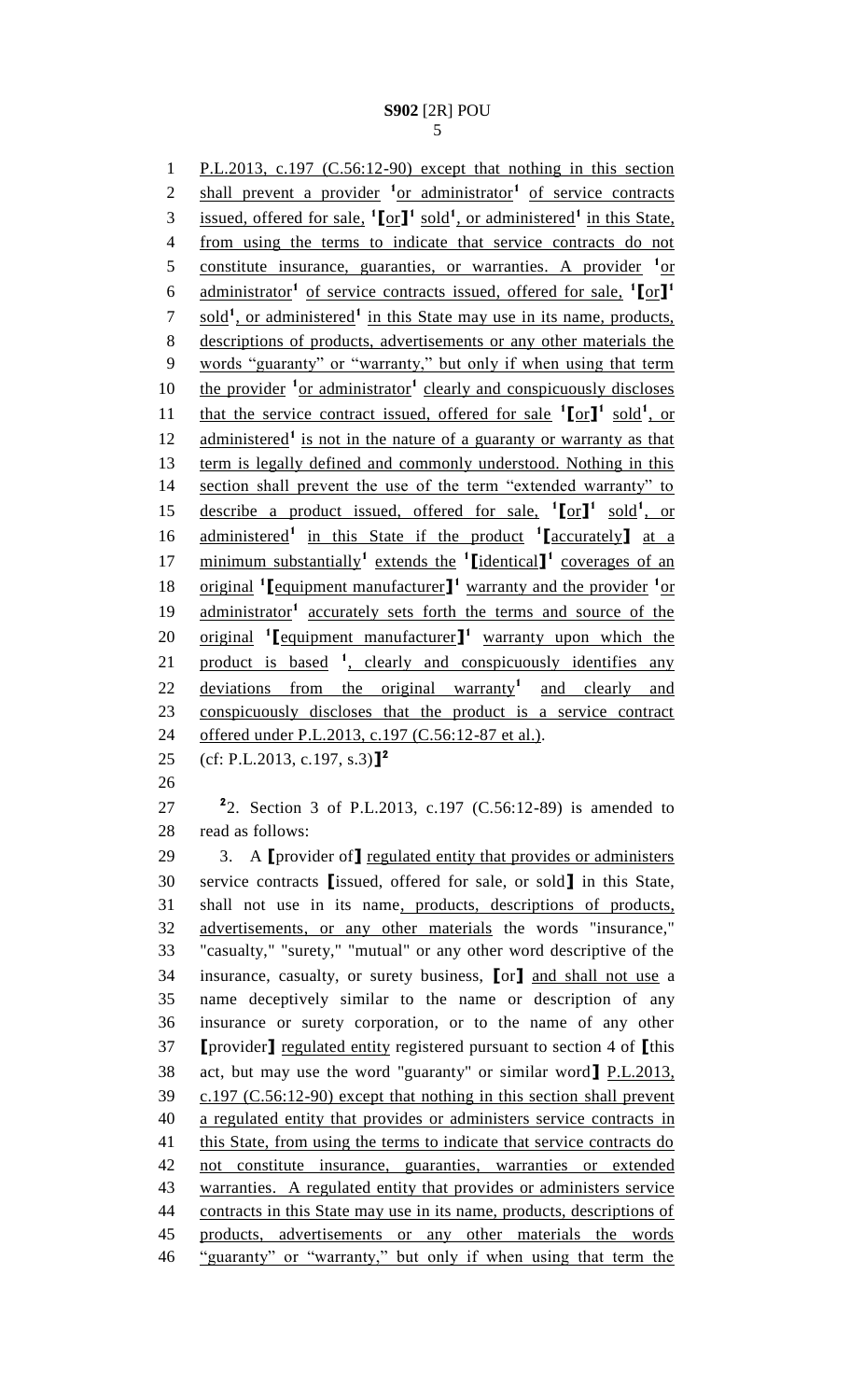regulated entity clearly and conspicuously makes the following 2 disclosure: "The product being offered is a service contract and is separate and distinct from any product or service warranty which 4 may be provided by the manufacturer, importer, or seller." A regulated entity that provides or administers service contracts in this State may use in its name, products, descriptions of products, 7 advertisements or any other materials the term "extended warranty," but only if when using that term the regulated entity clearly and conspicuously makes the following disclosure: "The product being 10 offered is a service contract and is separate and distinct from any product or service warranty which may be provided by the 12 manufacturer, importer, or seller, and does not extend the term of 13 any original product or service warranty that the manufacturer, importer, or seller may have provided."**<sup>2</sup>** (cf: P.L.2013, c.197, s.3) **[**3. Section 4 of P.L.2013, c.197 (C.56:12-90) is amended to read as follows: 19 4. a. A person shall not issue, offer to sell,  $\text{I}[\text{or}]$ <sup>1</sup> sell<sup>1</sup>, or 20 administer<sup>1</sup> service contracts in this State unless the provider complies with one or more of the following means of assuring faithful performance to its contract holders: (1) each service contract shall be insured under a reimbursement insurance policy issued by an insurer licensed, registered, or otherwise authorized to transact the business of insurance in this State, and which complies with the provisions of section 6 of **[**this act**]** P.L.2013, c.197 (C.56:12-92); (2) a funded reserve account shall be established and maintained for its obligations under each contract issued and outstanding in this State, with reserves calculated at not less than 40% of gross consideration received, then less the amount of claims paid under those contracts. If those reserves fall below the minimum required, the provider has 90 days to come into compliance without violating this section. The reserve account shall be subject to examination and review by the director pursuant to section 10 of **[**this act**]** P.L.2013, c.197 (C.56:12-96); or (3) alone or together with the provider's parent or other affiliated corporation, the provider shall maintain a net worth or stockholders' equity of not less than \$100,000,000. Upon request by the director, the provider shall provide the director with a copy of the provider's or its parent's or other affiliated corporation's most recent Form 10-K or Form 20-F, or successor form containing substantially the same information, filed with the Securities and Exchange Commission within the last 12-month period, or if the provider, or parent or other affiliated corporation, does not file this form with the Securities and Exchange Commission, a copy of the entity's audited financial statements, which show a net worth of the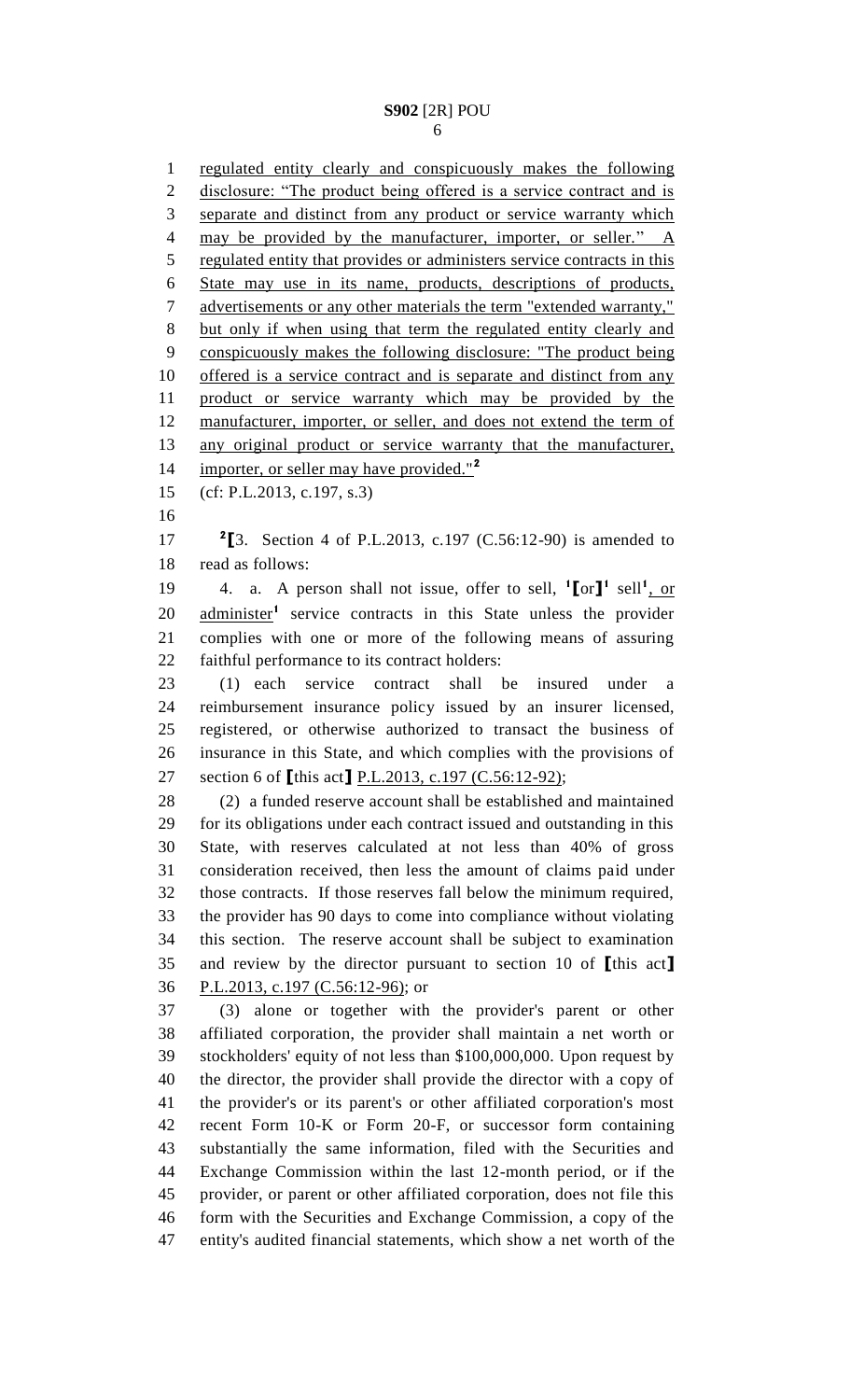provider, or parent or other affiliated corporation, of not less than \$100,000,000. If the provider's parent's or other affiliated corporation's form or financial statements are filed to meet the provider's means of assuring faithful performance to its contract holders, the parent or other affiliated corporation shall agree to guarantee the obligations of the provider.

 b. Except **[**for**]** with respect to a provider that complies with 8 paragraph (1) or (3) of subsection a. of this section or with respect to an insurer that the Commissioner of Banking and Insurance has determined meets financial solvency standards established under 11 Title 17 of the New Jersey Statutes, in addition to the requirements set forth in subsection a. of this section, the provider shall **[**not be subject to any additional financial security requirements by the director**]** maintain a bond, having a value of not less than five percent of the gross consideration received per annum, less claims paid, on the sale of the service contract for all service contracts 17 issued and in force, but not less than \$25,000, in order to issue, offer, or sell service contracts in this State. The provider shall name the division as a party on the bond, and shall notify the division, in writing, in the event of the cancellation or non-renewal 21 of the bond.

 c. In addition to any applicable damages and penalties pursuant to subsection a. of section 10 of P.L.2013, c.197 (C.56:12-96), a person who **[**sells**]** provides or administers a service contract that is not in compliance with P.L.2013, c.197 (C.56:12-87 et al.) or that is issued by a provider that is not in compliance with P.L.2013, c.197 (C.56:12-87 et al.) shall be jointly and severally liable for all covered contractual obligations arising under the terms of such  $10^{1}$   $\frac{1}{2}$  **1**  $\frac{1}{2}$  **1**  $\frac{1}{2}$  **1**  $\frac{1}{2}$  **1**  $\frac{1}{2}$  **1**  $\frac{1}{2}$  **1**  $\frac{1}{2}$  **1**  $\frac{1}{2}$  **1**  $\frac{1}{2}$  **1**  $\frac{1}{2}$  **1**  $\frac{1}{2}$  **1**  $\frac{1}{2}$  **1**  $\frac{1}{2}$  **1**  $\frac{1}{2}$  **1**  $\frac{1}{2}$  **1**  $\frac$  contract **[**sold**]** issued at a time when the provider of the contract is non-compliant.

32 <sup>d</sup>d. (1) A person shall not administer service contracts in this State that do not meet the requirements of subsection a. of this section.

 (2) A person shall not administer service contracts in this State unless that person complies with one or more of the means of assuring faithful performance to its contract holders set forth in subsection a. of this section or the means of assuring faithful performance of a service contract set forth in subsection a. of this section adopted by the provider of the service contract applied to 41 indemnify that person's conduct with respect to administering the service contract.<sup>1</sup> (cf: P.L.2013, c.197, s.4)**] 2** 

**2** 3. Section 4 of P.L.2013, c.197 (C.56:12-90) is amended to read as follows: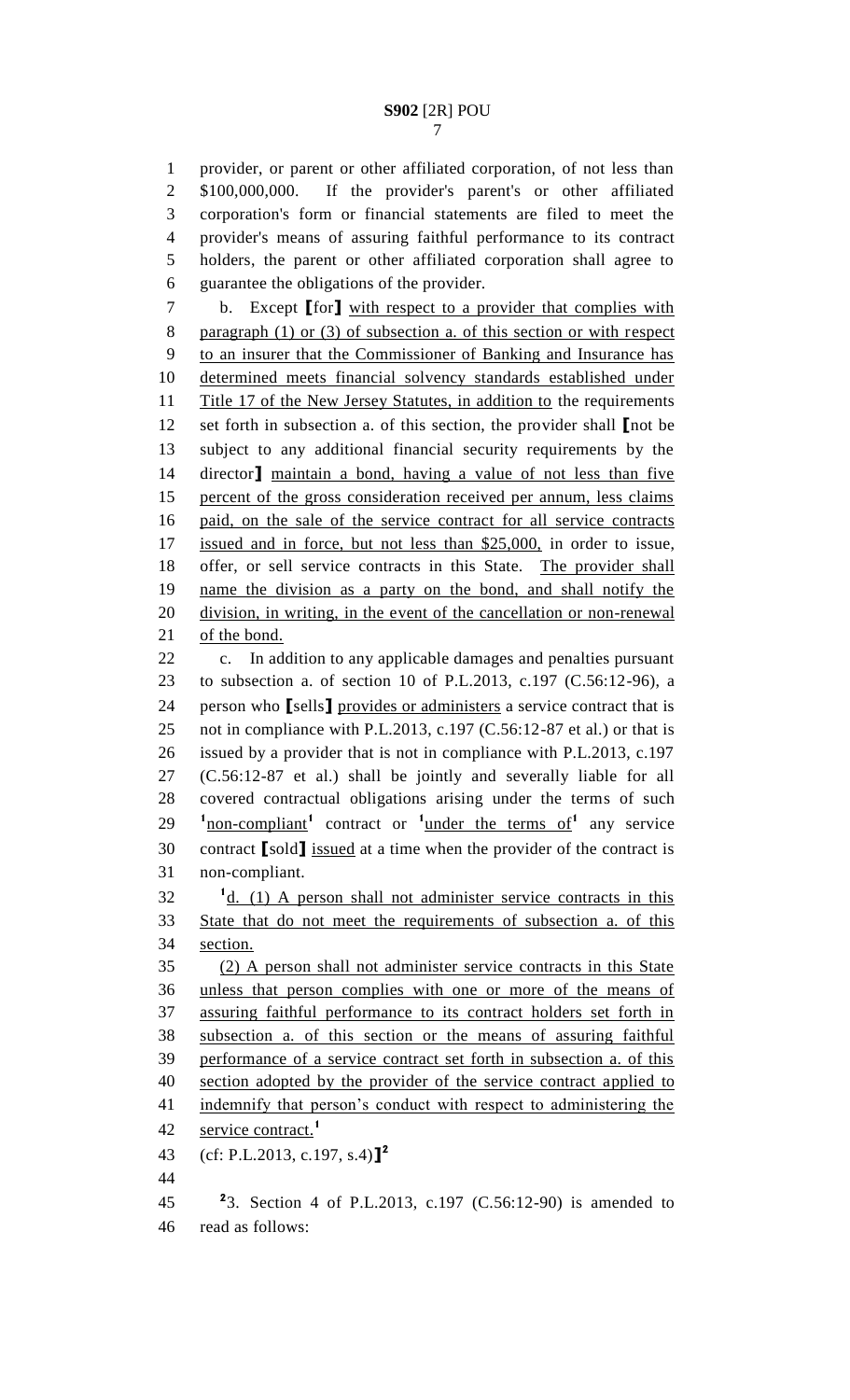4. a. **[**A**]** Except as otherwise provided in subsection d. of this section, a person shall not **[**issue, offer to sell, or sell**]** provide or administer service contracts in this State unless the **[**provider**]** person complies with one or more of the following means of assuring faithful performance to its contract holders:

 (1) each service contract shall be insured under a reimbursement insurance policy issued by an insurer licensed, registered, or otherwise authorized to transact the business of insurance in this State, and which complies with the provisions of section 6 of **[**this act**]** P.L.2013, c.197 (C.56:12-92);

 (2) a funded reserve account shall be established and maintained for its obligations under each contract issued and outstanding in this State, with reserves calculated at not less than 40% of gross consideration received, then less the amount of claims paid under those contracts. If those reserves fall below the minimum required, the provider has 90 days to come into compliance without violating this section. The reserve account shall be subject to examination and review by the director pursuant to section 10 of **[**this act**]** P.L.2013, c.197 (C.56:12-96); or

 (3) alone or together with the provider's parent or other affiliated corporation, the provider shall maintain a net worth or stockholders' equity of not less than \$100,000,000. Upon request by the director, the provider shall provide the director with a copy of the provider's or its parent's or other affiliated corporation's most recent Form 10-K or Form 20-F, or successor form containing substantially the same information, filed with the Securities and Exchange Commission within the last 12-month period, or if the provider, or parent or other affiliated corporation, does not file this form with the Securities and Exchange Commission, a copy of the entity's audited financial statements, which show a net worth of the provider, or parent or other affiliated corporation, of not less than \$100,000,000. If the provider's parent's or other affiliated corporation's form or financial statements are filed to meet the provider's means of assuring faithful performance to its contract holders, the parent or other affiliated corporation shall agree to guarantee the obligations of the provider.

 b. **[**Except for**]** Except with respect to a provider that complies with paragraph (1) or (3) of subsection a. of this section or with respect to an insurer that the Commissioner of Banking and Insurance has determined meets financial solvency standards established under Title 17 of the New Jersey Statutes, in addition to the requirements set forth in subsection a. of this section, the provider shall **[**not be subject to any additional financial security requirements by the director**]** maintain a bond, having a value of not less than five percent of the gross consideration received per annum, less claims paid, on the sale of the service contract for all 47 service contracts issued and in force, but not less than \$25,000, in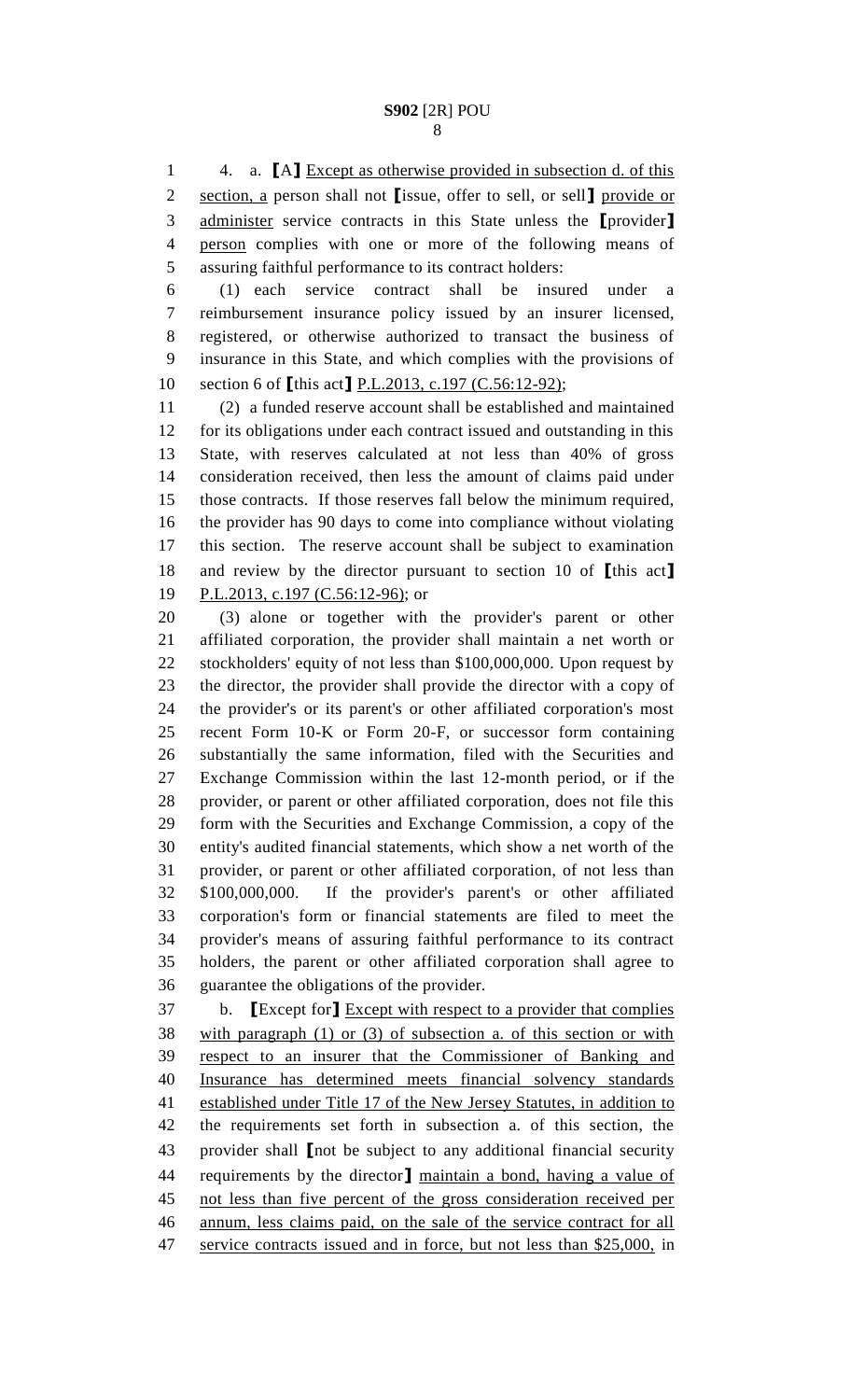order to **[**issue, offer, or sell**]** provide service contracts in this State. The provider shall name the division as a party on the bond, and shall notify the division, in writing, in the event of the cancellation or non-renewal of the bond. c. In addition to any applicable damages and penalties pursuant to subsection a. of section 10 of P.L.2013, c.197 (C.56:12-96), a person who **[**sells**]** provides or administers a service contract that is 8 not in compliance with P.L.2013, c.197 (C.56:12-87 et al.) or that is issued by a provider that is not in compliance with P.L.2013, c.197 (C.56:12-87 et al.) shall be jointly and severally liable for all covered contractual obligations arising under the terms of such non- compliant contract or under the terms of any service contract **[**sold**]** issued at a time when the provider of the contract is non-compliant. d. A person who administers service contracts in this State is 15 required to comply with one or more means of assuring faithful performance as set forth in paragraph (1) through (3) of subsection 17 a. of this section; or the means of assuring faithful performance of a 18 service contract set forth in subsection a. of this section adopted by 19 the provider of the service contract shall apply to indemnify that person's conduct with respect to administering the service contract.**<sup>2</sup>** (cf: P.L.2013, c.197, s.4)  $\bullet$  <sup>2</sup>[4. (New section) A <sup>1</sup>[provider] <u>regulated entity</u><sup>1</sup> shall disclose, in a manner and form prescribed by the director the following: **[**4**] <sup>1</sup>**a. the identities of all of the principals of the **<sup>1</sup> [**provider**]** regulated entity**<sup>1</sup>**that **<sup>1</sup>** issue, offer for sale,**<sup>1</sup>** sell or **<sup>1</sup> [**provide**]** administer**<sup>1</sup>** service contracts in the United States; **<sup>1</sup> [**and**] 1** b. information regarding any litigation or enforcement matters concerning service contracts filed or prosecuted during the prior five years in which a principal identified in subsection a. of this section was named or involved; and c. information concerning the provider's business operations, which shall include the total amounts collected in providers fees and the total amounts paid out in claims or charges for services provided under the contract.**] 2 24.** (New section) A regulated entity shall disclose, in a manner and form prescribed by the director the following: a. the identities of all of the principals of the regulated entity and, if applicable, of any parent company or other affiliated entity that provides or administers service contracts in the United States; b. information regarding any litigation or enforcement matters concerning service contracts filed or prosecuted during the prior five years in which a principal identified in subsection a. of this section was named or involved; and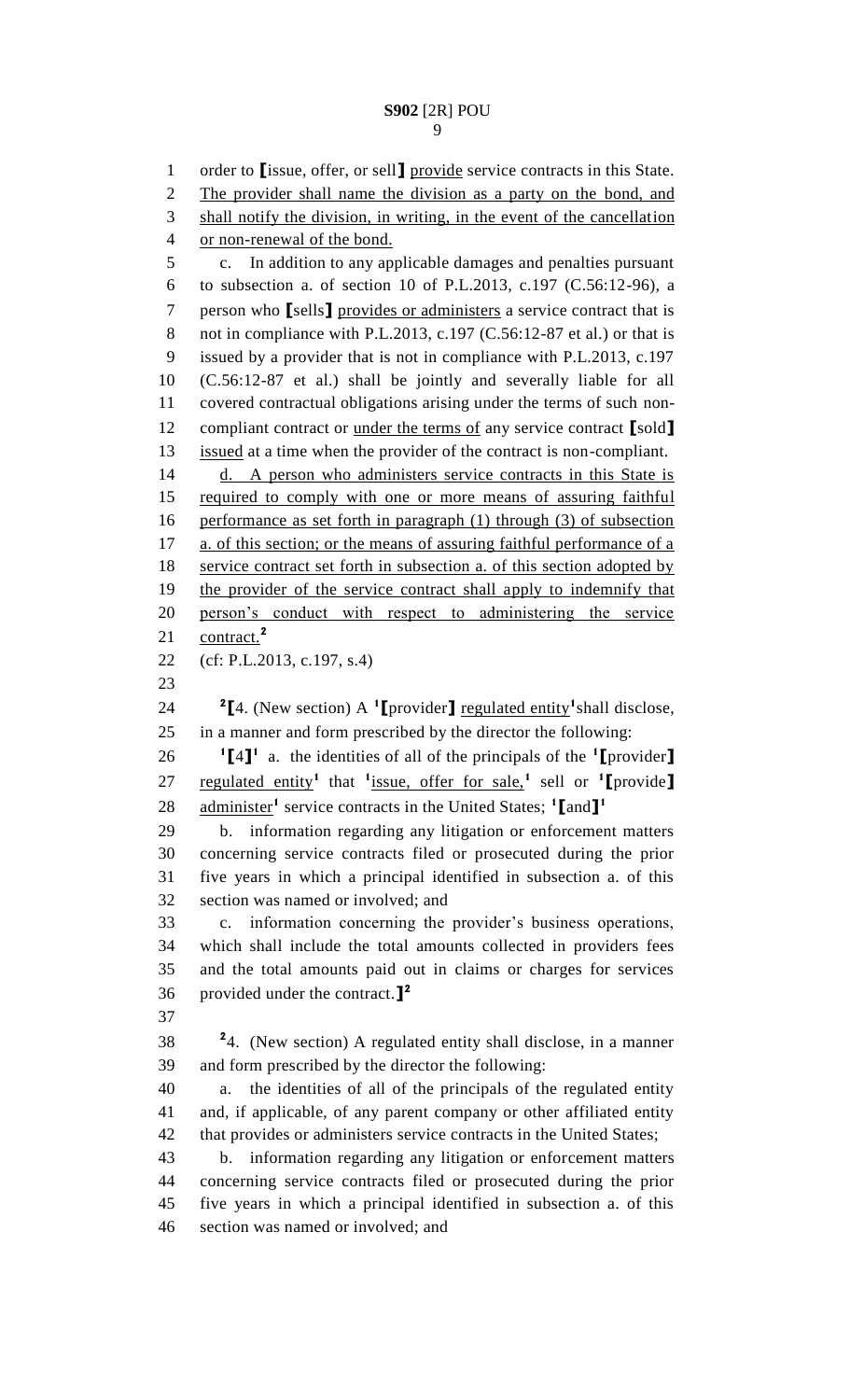c. information concerning the regulated entity's business operations, which shall include the total amounts collected in provider's fees and the total amounts paid out in claims or charges for services provided under the contract.**<sup>2</sup>** 

 5. (New section) a. A service contract that is not offered by a public utility but which is advertised by any entity, including an entity affiliated with a public utility, using a public utility's trade name, or other identifying information, shall not qualify as exempt pursuant to section 2 of P.L.2013, c.197, s.2 (C.56:12-88).

 b. An advertisement for a service contract that is offered by an entity other than a public utility in a manner that uses a public 13 utility's trade name or other identifying information<sup>2</sup><sup>[1, 12</sup> shall clearly and prominently disclose:

 (1) that the service contract is not being offered by the public utility but by a third party entity that is not part of the public utility, and that an entity other than the public utility will be responsible for performing the services advertised;

 (2) the name of the provider that offers the service contract 20 <sup>1</sup> and, if applicable, the name of the administrator<sup>1</sup>;

21 (3) the provider's contact information  $\frac{1}{2}$  and, if applicable,  $\frac{2}{2}$  [the 22 name of  $\mathbf{I}^2$  the administrator's contact information<sup>1</sup>;

(4) that the communication is an advertisement; and

24 (5) if applicable, that the billing for the  $\text{1}$ **[**provider's**]** services <sup>1</sup>to be provided<sup>1</sup> will be conducted through a public utility and that the public utility is an entity other than the provider.

<sup>1</sup><sub>2</sub>. Nothing in this act shall be construed to impose liability on news media for accepting or publishing advertising that may fall within the scope of this section.<sup>1</sup> 

**[**6. (New section) a. No **<sup>1</sup>**[provider] person<sup>1</sup> shall issue, **I** sell, or **]<sup><sup>1</sup>**</sup> offer to sell<sup>1</sup>, sell, or administer<sup>1</sup> a service contract in 33 this State, unless the **1** [provider] person<sup>1</sup> has registered with the division.

 b. The registration application and renewal shall be on a form provided by the division and shall:

 (1) disclose the address, ownership, and nature of business of 38 the  $\text{1}$  [provider] regulated entity<sup>1</sup>;

 (2) be renewed annually on July 1 or other date established by the director; and

 (3) be accompanied by a fee of \$300 per registration and annual renewal.

 c. A registration application or registration renewal shall not be considered filed until all required information and fees are received by the division.

46 d. Any <sup>1</sup>[provider] <u>regulated entity</u><sup>1</sup> that fails to register prior to the sale of a service contract shall pay a late filing fee of \$100 for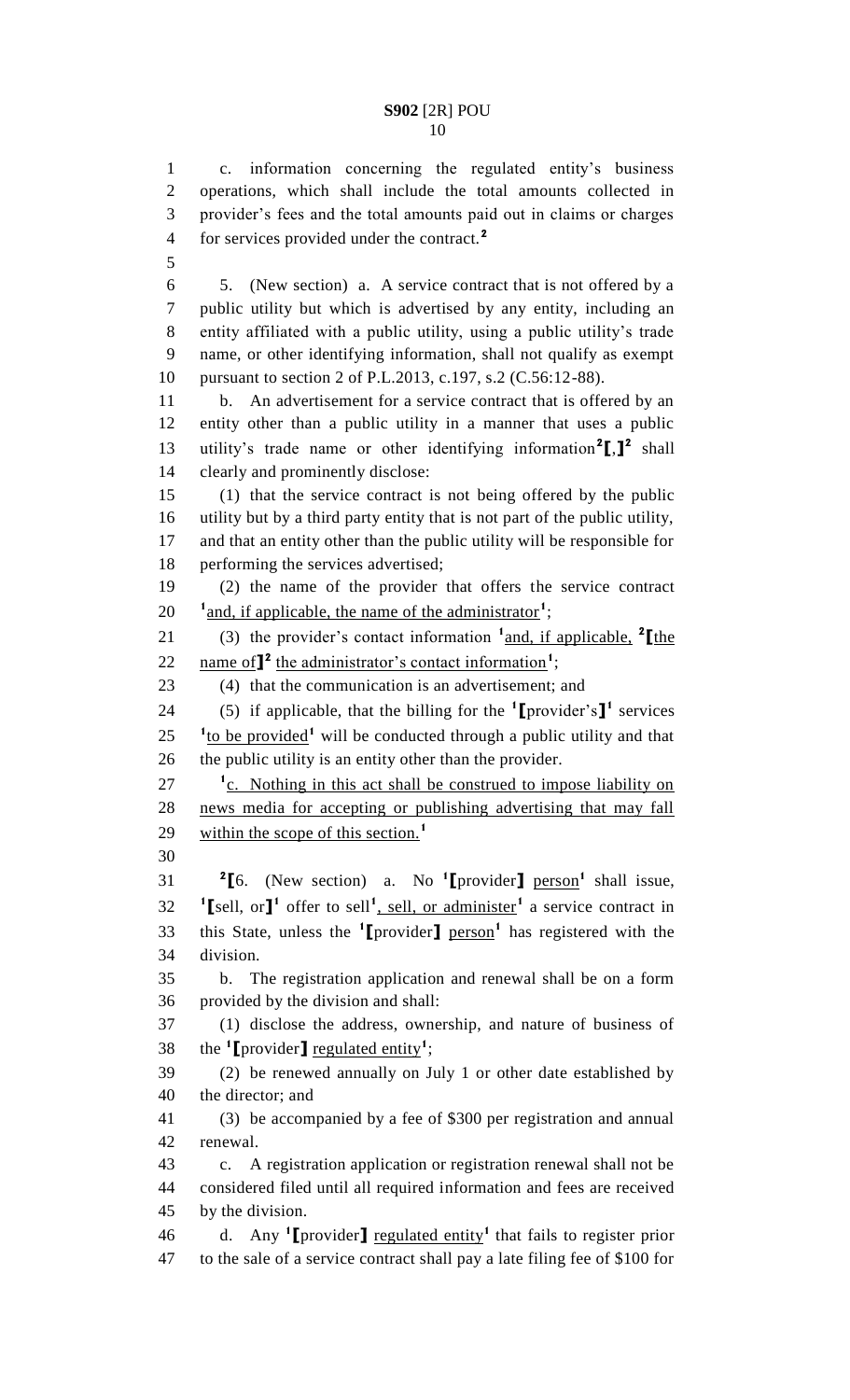each 30-day period, or portion thereof, that the registration is late. A <sup>1</sup>[provider] <u>regulated entity</u><sup>1</sup> that fails to timely renew its registration shall pay a late fee of \$50 for each 30-day period, or portion thereof, that the annual renewal filing fee is late. The late fees authorized by this subsection shall be in addition to all other penalties authorized by law, including civil penalties for the sale of any service contract while unregistered.

 e. The director may refuse to issue or renew, and may revoke or suspend, any registration for failure to comply with, or violation 10 of, the provisions of P.L. c. (C. ) (pending before the Legislature as this bill) or any regulation promulgated pursuant thereto, or the provisions of P.L.1960, c.39 (C.56:8-1 et seq.). A refusal, revocation, or suspension shall not be made except upon reasonable notice to, and opportunity to be heard by the applicant registrant.**] 2** 

<sup>2</sup><sup>6</sup>. (New section) a. A person shall not provide or administer a service contract in this State, unless the person has registered with the division.

 b. The registration application and renewal shall be on a form provided by the division and shall:

 (1) disclose the address, ownership, and nature of business of the regulated entity;

 (2) be renewed annually on July 1 or other date established by the director; and

 (3) be accompanied by a fee of \$300 per registration and annual renewal.

 c. A registration application or registration renewal shall not be considered filed until all required information and fees are received by the division.

 d. Any regulated entity that fails to register prior to the sale of a service contract shall pay a late filing fee of \$100 for each 30-day period, or portion thereof, that the registration is late. A regulated entity that fails to timely renew its registration shall pay a late fee of \$50 for each 30-day period, or portion thereof, that the annual renewal filing fee is late. The late fees authorized by this subsection shall be in addition to all other penalties authorized by law, including civil penalties for the sale of any service contract while unregistered.

 e. The director may refuse to issue or renew, and may revoke or suspend, any registration for failure to comply with, or violation 42 of, the provisions of P.L. c. (C. ) (pending before the Legislature as this bill) or any regulation promulgated pursuant thereto, or the provisions of P.L.1960, c.39 (C.56:8-1 et seq.). A refusal, revocation, or suspension shall not be made except upon reasonable notice to, and opportunity to be heard, by the applicant registrant.**<sup>2</sup>**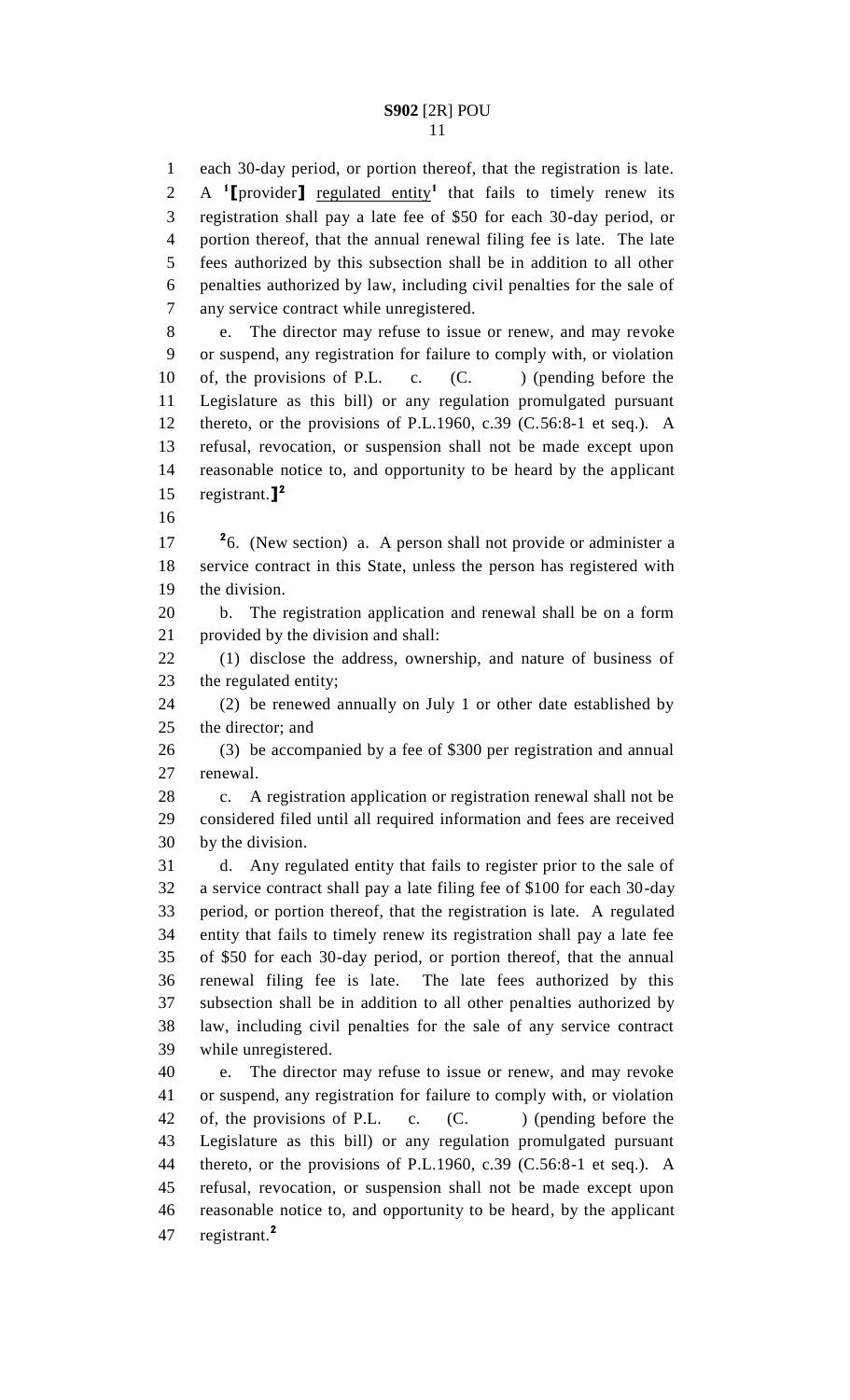7. (New section) The division may publish any non-2 confidential information regarding any **1** [provider] regulated  $\frac{3}{2}$  entity<sup>1</sup> registered, or required to be registered, under section 6 of P.L. , c. (C. ) (pending before the Legislature as this bill) on a publicly accessible webpage operated by the division.

7 8. (New section) a. **<sup>2</sup>**[Any]  $\underline{A}^2$  provider that <sup>2</sup>[sells or offers to sell**]** provides**<sup>2</sup>** any service to a consumer pursuant to a service contract the term of which is a specified period of 12 months or longer and that automatically renews for a specified period of more than one month, unless the consumer cancels the contract, shall provide the consumer with written or electronic notification of the automatic renewal provision. Notification shall be provided to the consumer not less than 30 days nor more than 60 days before the cancellation deadline pursuant to the automatic renewal provision. This notification shall disclose clearly and conspicuously:

17 (1) that unless the consumer cancels the contract<sup>2</sup>, the contract will automatically renew; and

 (2) methods by which the consumer may obtain details of the automatic renewal provision and cancellation procedure, whether by contacting the provider at a specified telephone number or address, by referring to the contract, or by any other method. **<sup>1</sup> [**Such**]** At a 23 minimum, such<sup>1</sup> methods shall include, for each consumer<sup>1</sup><sub>L</sub>, at least one**]** :

 (a) an online method for the consumer to cancel the contract and 26 a mailing<sup>1</sup> address to which written cancellation requests may be addressed**<sup>1</sup> [**, one phone**]** ; or

28 (b) a telephone<sup>1</sup> number that  $\binom{1}{2}$  consumers<sup>1</sup> the consumer<sup>1</sup> may call to cancel**<sup>1</sup> [** , and one online method of cancellation**]** the 30 contract<sup>1</sup>.

 b. As part of the provider's routine business practice, where the business has failed for any reason to comply with the provisions of this section, the contract holder may cancel the contract and receive the unearned portion of the contract subject to the automatic 35 renewal provision <sup>2</sup> less the amount of claims paid during that 36 automatic renewal period<sup>2</sup>, which amount shall be refunded as of the date on which the provider is notified of the error.

 c. The provider shall provide written or electronic notification to the consumer not less than 30 days nor more than 60 days before any change in the procedures required of the consumer to cancel the automatic renewal provision.

d. All cancellation requests **<sup>2</sup> [**will**]** are required to**<sup>2</sup>** be acknowledged within five business days of receipt and honored within 10 business days of receipt, and applied as of the date of receipt or, if permitted by the service contract, applied at the end of 46 the holder's monthly billing cycle. <sup>2</sup>If a cancellation request is